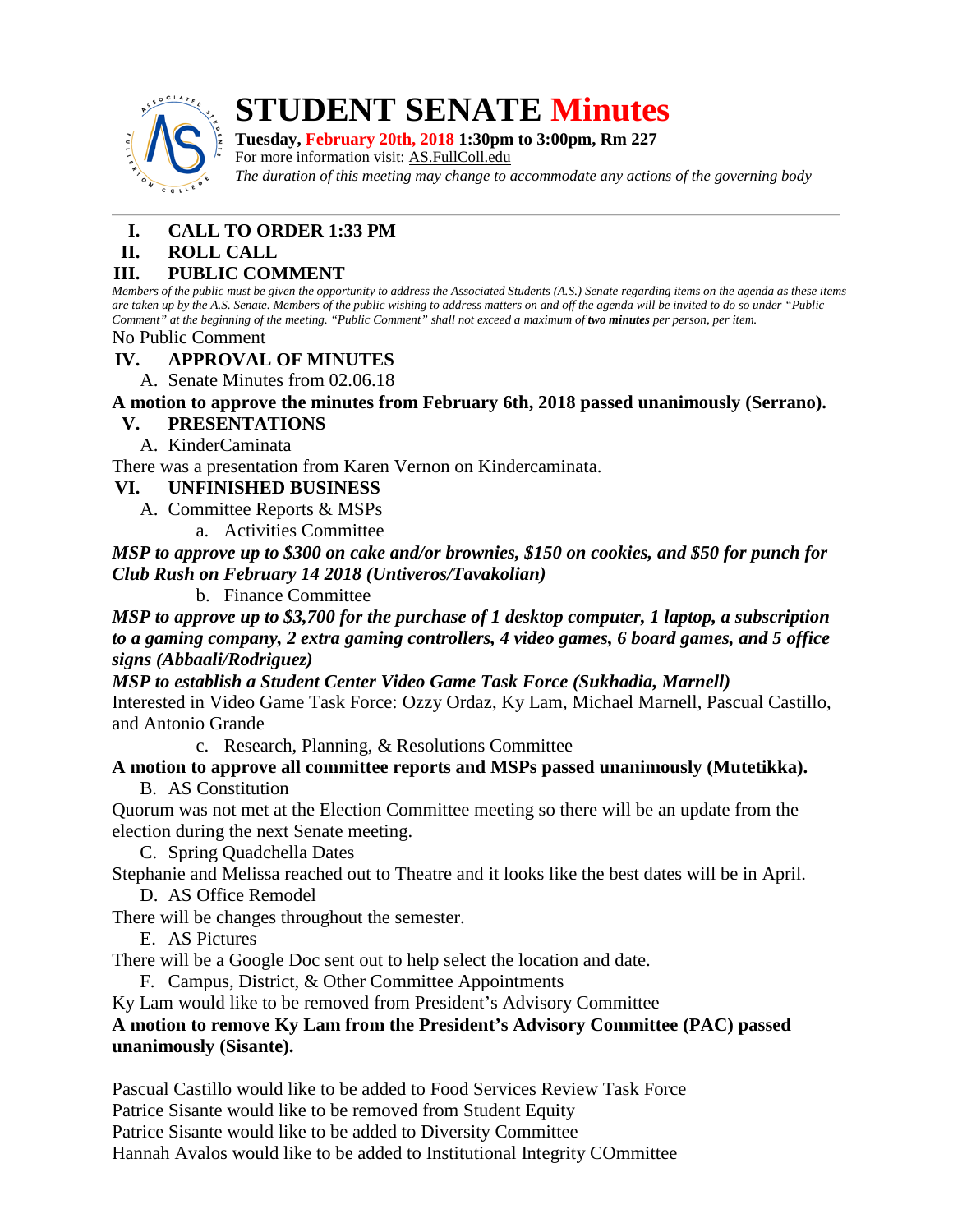Jacob Silvas would like to be added to PAC

Ky Lam would like to be added to Institutional Research and Effectiveness COmmittee Sahar Lakhani for Student Success and Support Committee Aldwin Galang - Student Health Advisory Committee Jo-Ting (Kelly) Sun - Student Success and Support

#### **A motion to remove Patrice Sisante from Student Equity and Alice Kang from Student Health Advisory Committee passed unanimously (Mutetikka).**

# **VII. NEW BUSINESS**

A. \$2 Student Representation Fee

RPR will be discussing this item soon and will be receiving input from SSCCC.

B. Planning & Budget Steering Committee Representative

This committee meets on the first and third Wednesdays from 2:00 PM - 4:00 PM in 227 and they are very much in need of a Student Representative.

Interested: Ozzy Ordaz and Melissa Castaneda

# **A motion to approve Ozzy Ordaz and Melissa Castaneda as the Planning and Budget Steering Committee representatives passed unanimously (Galang).**

C. Approval of the Vice Chair of Finance

Two people ran as Vice Chair of Finance and Michael Marnell won the vote.

# **A motion to approve Michael Marnell as Vice Chair of the Finance Committee passed unanimously (Sisante).**

D. AS Apparel

It was discussed in Finance if there should be AS apparel.

Shirts, hats, cardigan, polos, hoodies, and windbreakers were all suggested.

There was a suggestion to have Senators and Student Reps to order shirts in advance and we would purchase exactly that many.

There was a suggestion to just order them in bulk and keep the stock.

It was mentioned that these shirts would be specifically for any students who are in AS. The list was narrowed down to T-Shirts and Long Sleeves

E. Funding for 2018 ACS National Meeting and Expo

F. Winter Intersession Thoughts/Concerns

This discussion is regarding whether it is possible to have a Winter Intersession during 2020 This item was referred to RPR.

# **A motion to add Swearing in of New Senators to the Agenda for today passed unanimously (Serrano).**

 G. Swearing in Of New Senators Sahar Lakhani and Jacob Silvas

# **A motion to approve Sahar Lakhani as a Student Senator for Associated Students passed unanimously (Serrano).**

# **A motion to approve Jacob Silvas as a new senator pending verification of eligibility passed unanimously (Mutetikka).**

# **VIII. ANNOUNCEMENTS**

Major Declaration Day is March 7th

Study Abroad Committee discussed the information meetings next week for the Barcelona 2018 trip.

# **IX. ADJOURNMENT: 2:59 PM**